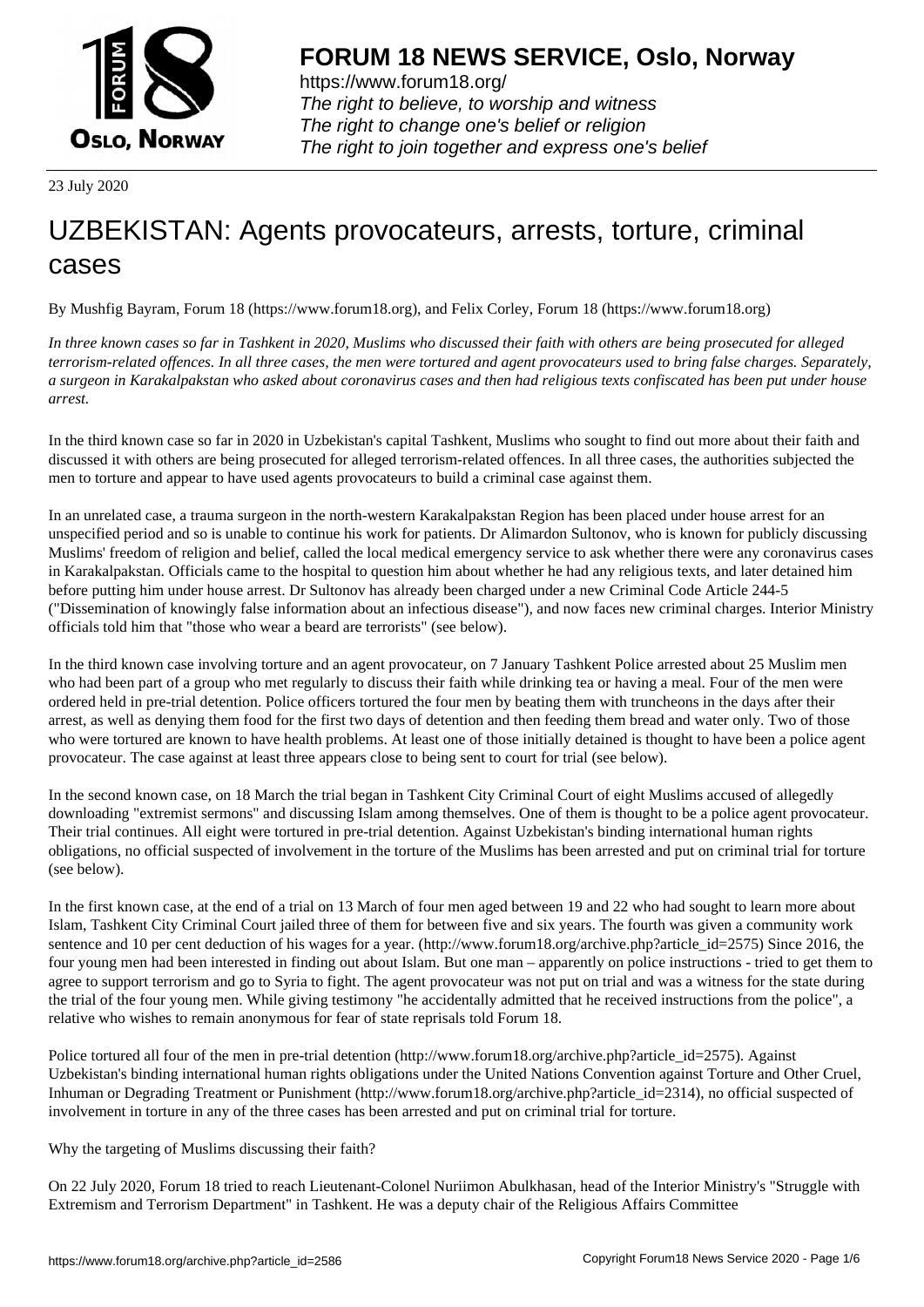The regime often uses "Struggle with Extremism and Terrorism Departments" to target people exercising their freedom of religion and belief. (http://www.forum18.org/archive.php?article\_id=2314)

The official who answered Lt-Col Abulkhasan's phone, who refused to give his name, claimed the Lt Col was not in the office. Forum 18 asked the official why Muslims who want to discuss and find out more about their faith are being targeted with agents provocateurs, arrests, torture and criminal cases. The official put the phone down without replying and subsequent calls went unanswered.

Police arrest and torture Muslims who met to discuss Islam

In the latest of the three cases, on 7 January Tashkent police arrested a large group of Muslim men who met regularly to discuss their faith while drinking tea or having a meal. Among those arrested were: Ravshan Utkirovich Igamberdiyev (born 14 November 1987) and his brother in law, Iskandar Alimovich Iskandarov (born 24 January 1988).

"We have not seen my husband or brother since they were arrested," Sabina Sakhibova, Igamberdiyev's wife and Iskandarov's sister, told Forum 18 on 17 July 2020.

The other Muslim men who met to discuss Islam, and who were arrested, include: Fariduddin Bakhodir ogli Abduvokhidov (born on 14 June 1994), Ranjbar Akhad ogli Abdul (born 1 May 1988), Sardor Abdukakhorovich Ibragimov (born 19 August 1986), Khurshid Jamshid ogli Mukhamedov (born 22 September 1996), Abdul-Kudus Khursandali ogli Rizamatov (born 19 October 1996), Akbar Tuygunovich Absalov (born 20 February 1987), Iskandar Alimovich Iskandarov (born 24 January 1988), and Ravshan Utkirovich Igamberdiyev (born 14 November 1987 - Iskandar Iskandarov's brother-in-law).

One of those arrested, Kamronbek Bakhodir ogli Abduvokhidov (born 10 August 2000 - Fariduddin Abduvokhidov's brother), was "arrested with the false claim that he insulted a certain woman on the street", relatives told Forum 18. Police then confiscated his mobile phone and claimed to have found allegedly "extremist Muslim religious texts" on it.

Human rights defender Tulkun Astanov put the number of those arrested at about 25. "Relatives of some of them have complained to us but unfortunately I cannot give their names or details to you," he told Forum 18 on 11 July 2020.

Sakhibova confirmed to Forum 18 that she also has heard that the number of the arrested men was up to 25. "They were all arrested on the same day. My husband was detained in our flat and my brother at his work at a construction site." The others were arrested "on the street, some in a mosque".

The authorities placed eight of the men in detention, while they released the rest of the approximately 25 arrested men later on 7 January, Astanov and Sakhibova separately told Forum 18. "Four of the eight detained men were released after a few days, I do not know exactly when," Sakhibova added. "At present, two men remain in custody with my husband and brother."

While the four men - Igamberdiyev, Iskandarov, Absalov and Fariduddin Abduvokhidov - were held by police between 7 and 12 January, officers tortured them with physical violence and starvation, Sabikhova stated. "For the first two days they were given nothing to eat," Sabikhova said. "On the third day they gave them only bread and water." The men were also beaten with police truncheons, Sabikhova added.

No one at Tashkent City Police would explain to Forum 18 on 22 July why its officers tortured the four men, or whether in line with international human rights law any suspected torturer had been arrested and prosecuted for the torture.

House searches, pre-trial detention ordered

On 9 January, police searched the homes of Igamberdiyev and Iskandarov and possibly others. "They took a flash drive and a smart phone from my brother, which contained only music and family photos," Sakhibova said. "From us they took a notebook computer."

After Fariduddin Abduvokhidov's arrest on 7 January, police searched his home in Tashkent's Mirza-Ulugbek District. They claimed to have found an airline ticket for Istanbul, and fertiliser that could be used for bomb-making. Police also found 59 blank machine-gun cartridges in the garage, but these were given to Abduvokhidov by the Vatan Film Studio in June 2018 when he and his father worked as extras in a film the studio was making. There was a five-day long break in filming, and Abduvokhidov forgot to give the cartridges back at the end of the break relatives told Forum 18.

The Tashkent court hearing, which in mid-January 2020 ordered the four men held in pre-trial detention, was held behind closed doors, Sakhibova stated.

The four men, who are still in custody, were held at the main Tashkent Police Station for the first five days, and then taken to the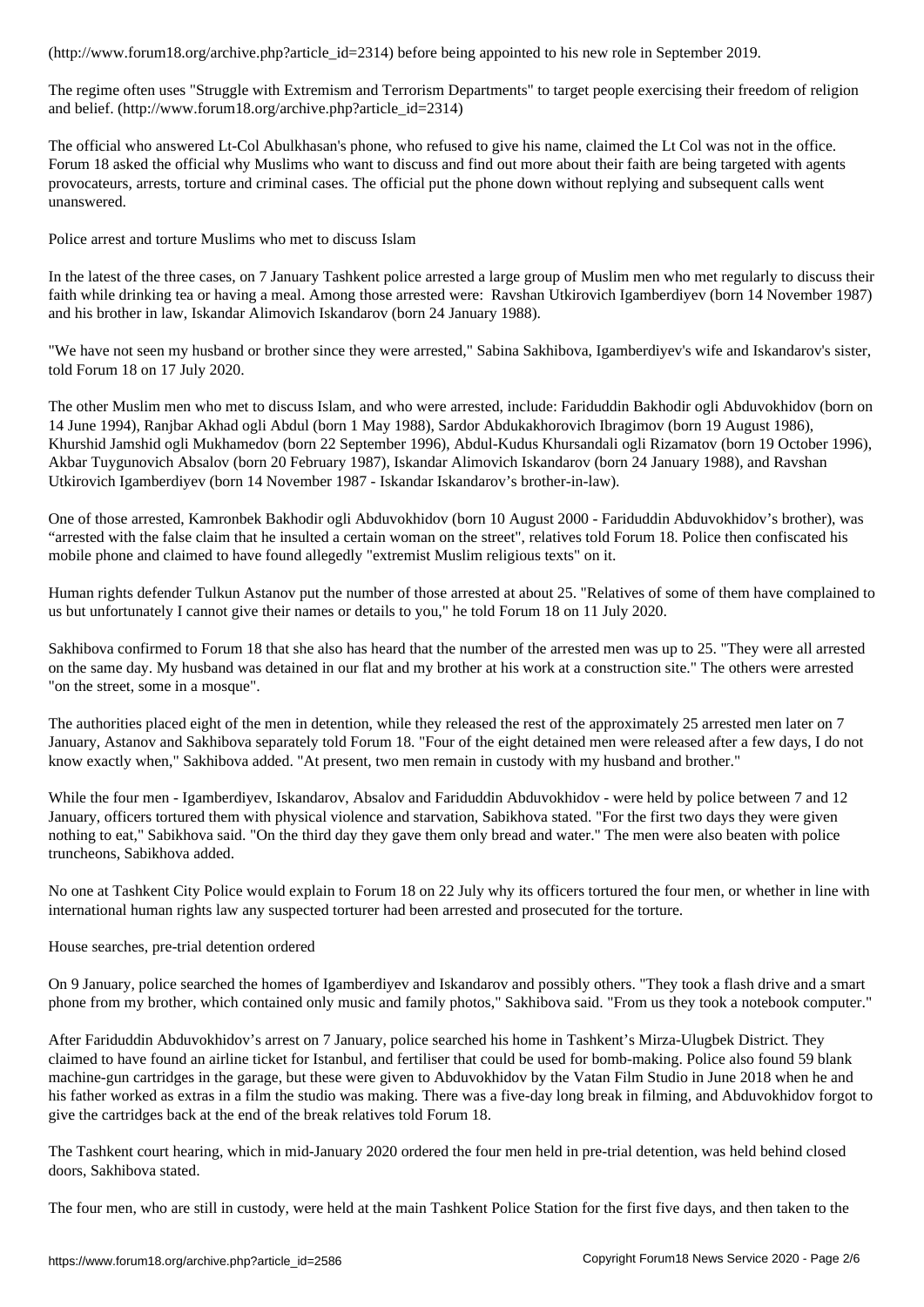They were then again taken to the Interior Ministry and in mid-February transferred to Tashkent's Investigation Prison.

## Agent provocateur?

Sakhibova told Forum 18 that her husband told her that he and his friends met regularly to discuss their faith while drinking tea or having a meal between August and late December 2019. "However the last time on 24 December a man calling himself Ranjbar told everyone that he wants to join the fighting in Syria, my husband told me. Everyone got suspicious about this. He might have had a recording device in his pocket." Soon after this, on 7 January 2020, police arrested the men attending the meals.

Ranjbar was one of those detained, and signed statements at the police station against Igamberdiyev and Iskandarov. Relatives of the other Muslims think Ranjbar may be a police agent provocateur, Sakhibova and Astanov told Forum 18. Police have used agent provocateurs in other recent cases of Muslims targeted for discissing Islam. (http://www.forum18.org/archive.php?article\_id=2575)

Interior Ministry Investigator, Eldor (who did not give his last name), interrogated Sakhibova and her brother's wife in March. He told them that from August 2019 the group were under surveillance. "During the questioning Investigator Eldor also asked us how long we have been wearing the hijab," Sakhibova stated.

Criminal charges – and trial imminent?

Prosecutors have charged Igamberdiyev, Iskandarov and Absalov (and possibly others) under Criminal Code Article 244-1 ("Production, storage, distribution or display of materials containing a threat to public security and public order"), Article 244-2 ("Creation, leadership or participation in religious extremist, separatist, fundamentalist or other banned organisations") and Article 155 ("Terrorism"), Sakhibova told Forum 18.

Fariduddin Abduvokhidov appears to be facing charges in a separate case under eight Articles of the Criminal Code.

"We have not seen my husband and brother ever since their arrest but only talked to them over the phone for three minutes each time," Sakhibova added. "We have talked to them four times, the first time in the end of May. I could talk only to my husband. My brother's wife talked to him also in late May. And the last time I talked to my husband was on 16 June. We do not know when the trial will begin."

Investigator Ulugbek Khamdamov of the Interior Ministry's "Struggle with Extremism and Terrorism Department", who has been leading the case, is due to hand the case to Tashkent's Yakkasaray District Court. This has been delayed because of the coronavirus pandemic, Sakhibova told Forum 18. The Court told Forum 18 on 21 July that the case has not yet arrived.

The man who answered Investigator Khamdamov's phone on 22 July listened to Forum 18's question and then, without saying anything, put the phone down. Subsequent calls went unanswered.

Igamberdiyev, Iskandarov, Absalov and Fariduddin Abduvokhidov (and possibly others) are currently held in Tashkent's Investigation Prison. Sakhibova has concerns about the health situation both of her husband (who has suffered a haemorrhage) and her brother (who has begun suffering from heart problems). Their prison address is:

Ichki Ishlar Vazirligi 1-sonli Tergov Xibisxonasi

Bogzor kochasi

Zangiota tumani

Tashkent viloyati

Uzbekistan

Tashkent trial of eight Muslims resumes online

In the second known such case in 2020, the trial continues at Tashkent City Criminal Court of eight Muslims, including Alisher Kasymov, Shakhzodjon Zokirov, Javokhir Akhmedov, Ubaydulla Murtazoyev, Azimjon Abdusamatov, Bakhodyr Jokhonov, and Abdulboriy Abdurakhmonzoda.

They are accused of allegedly downloading "extremist sermons" and terrorism-related offences

(http://www.forum18.org/archive.php?article\_id=2575). Human rights defender Yelena Urlayeva, who chairs the Human Rights Alliance, and a relative of one of the defendants in custody told Forum 18 that the eight men "began looking for information on the Muslim faith on the internet, and soon the police began watching their social media profiles."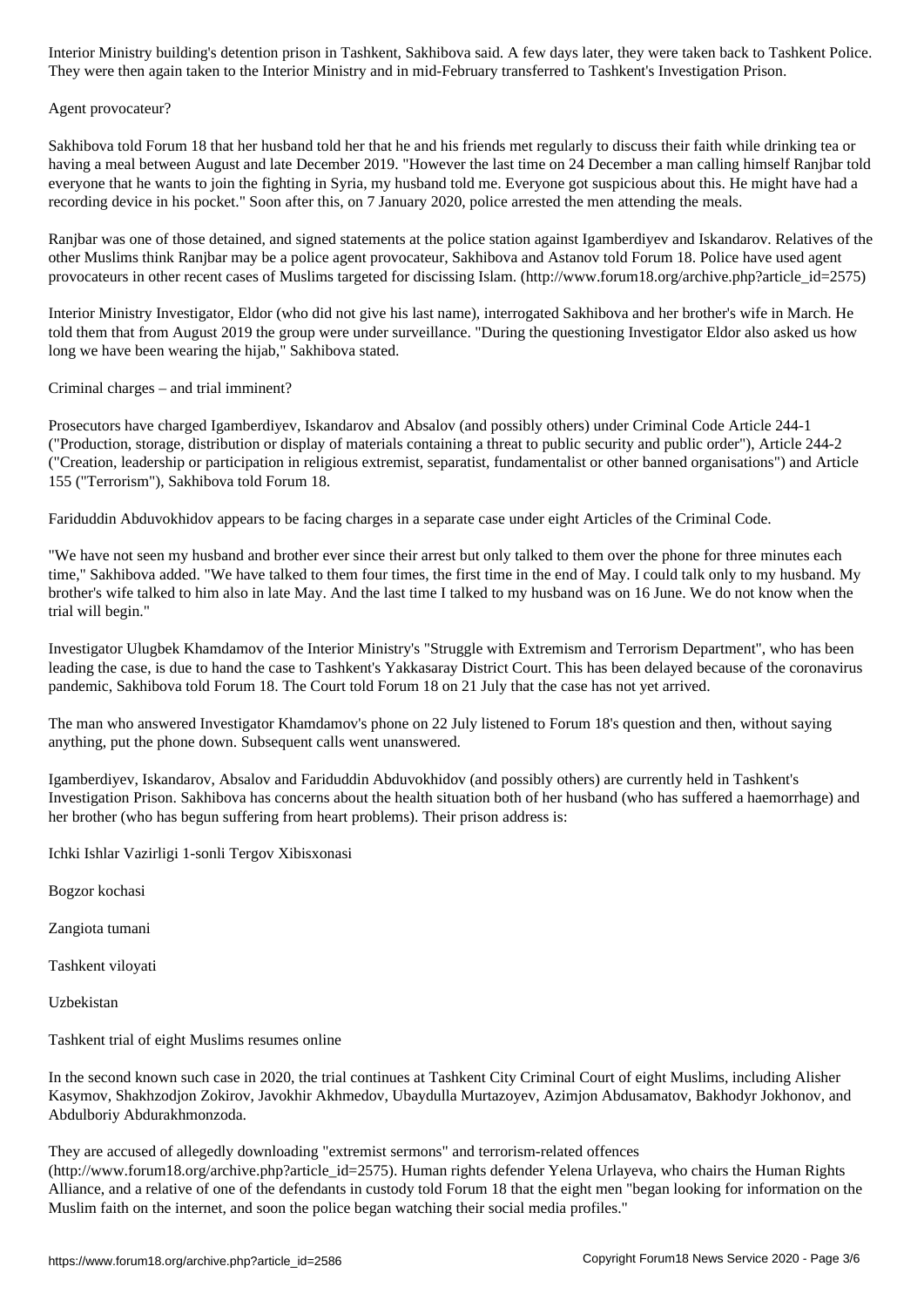Four of the defendants – including the one who allegedly wanted to blow up a police station and to go to Syria – are not being held in pre-trial detention. Urlayeva and the relative think that police used some of the defendants to "provoke discussions of jihad".

Murtazoyev, Tursunov, Zokirov and Kasymov are in Tashkent's Investigation Prison (see address above). The other four are at home on bail.

The trial began on 18 March under Judge Khamid Shamshiyev (http://www.forum18.org/archive.php?article\_id=2575).

On 15 July the Court resumed hearing the case online, with the next hearing set for 17 July and then on 22 July. The four detained defendants appear by videolink from prison. The other four appear in person. Judge Shamshiyev's assistant (who did not give his name) refused to give Forum 18 any information on 21 July about the further progress of the trial.

"Though my defendants and other defendants refused to agree to an online hearing the Court still went ahead on 15 July," lawyer Dilshod Jabborov – who is defending Kasymov and Abdurakhmonzoda - told Forum 18. "Had it not acted quickly on the case, it would have been obliged to release the defendants. Under the Criminal Procedure Code, defendants can only be held in custody for up to six months after a court process begins."

Lawyer Jabborov said two "experts" – one from the Interior Ministry and one from the military – had examined files – including deleted files - extracted from the men's phones and other devices. "I told the court it is not right to examine deleted files, because this shows that the individuals didn't want to listen to them and keep them." He also said that the "experts" did not say which files they examined had been deleted and which were still on the devices.

Jabborov pointed out that files can be sent to anyone on Telegram or other programs "whether you want them or not".

The trial is due to resume on the morning of 24 July. Relatives are not able to attend the trial because of the coronavirus pandemic.

## Criminal charges

The charges against seven of the eight Muslims on trial in Tashkent are:

Alisher Kasymov, born 5 December 1986, charged under Criminal Code Articles 244-2, Part 1 ("Creation, leadership or participation in religious extremist, separatist, fundamentalist or other banned organisations") and 155-3, Part 1 ("Financing of terrorism");

Shakhzodjon Zokirov, born 3 August 1999, charged under Criminal Code Articles 244-2, Part 1 ("Creation, leadership or participation in religious extremist, separatist, fundamentalist or other banned organisations"), 159, Part 1 ("Attempts to change the Constitutional order"), 155 Part 2 ("Terrorism"), and 155-2, Part 1 ("Undergoing training to carry out terrorism");

Javokhir Akhmedov, born 19 August 1996, charged under Criminal Code Articles 244-2, Part 1, 244-1, Part 3 (d) ("Production and storage of materials containing ideas of religious extremism, separatism, and fundamentalism, calls for pogroms or violent eviction, or aimed at creating panic among the population, as well as the use of religion for purposes of breach of civil concord, dissemination of calumnious and destabilising fabrications, and committing other acts aimed against the established rules of conduct in society and public order using the mass media or telecommunication networks, as well as the world wide web");

Ubaydulla Murtazoyev, born 26 January 1996, and Bakhtiyor Tursunov, born 21 August 1997, both charged under Criminal Code Articles 244-2, Part 1, 244-1, Part 3 (d), and 159, Part 3 (a) ("Repeated attempts to change the Constitutional order");

Azimjon Abdusamatov, born 28 February 2000, charged under Criminal Code Articles 244-2, Part 1, 159, Part 1, and 155, Part 2;

Bakhodyr Jokhonov, born 17 November 1999, charged under Criminal Code Article 244-2, Part 1;

Abdulboriy Abdurakhmonzoda, born 20 May 2000, charged under Criminal Code Articles 241, Part 1 ("Failure to report a crime or concealing a crime"), and 155-1, Part 1 ("Failure to report information on terrorist acts").

## Torture unpunished

The eight Tashkent Muslims were tortured for 11 days in the Interior Ministry building

(http://www.forum18.org/archive.php?article\_id=2575), human rights defender Urlayeva told Forum 18 in May. Major Talat Elbekov and other officers "severely beat the defendants to extort confessions. The officers also threatened them that their family members will be brought to the Ministry building and will be severely physically assaulted in front of them. Many of them had bodily injuries."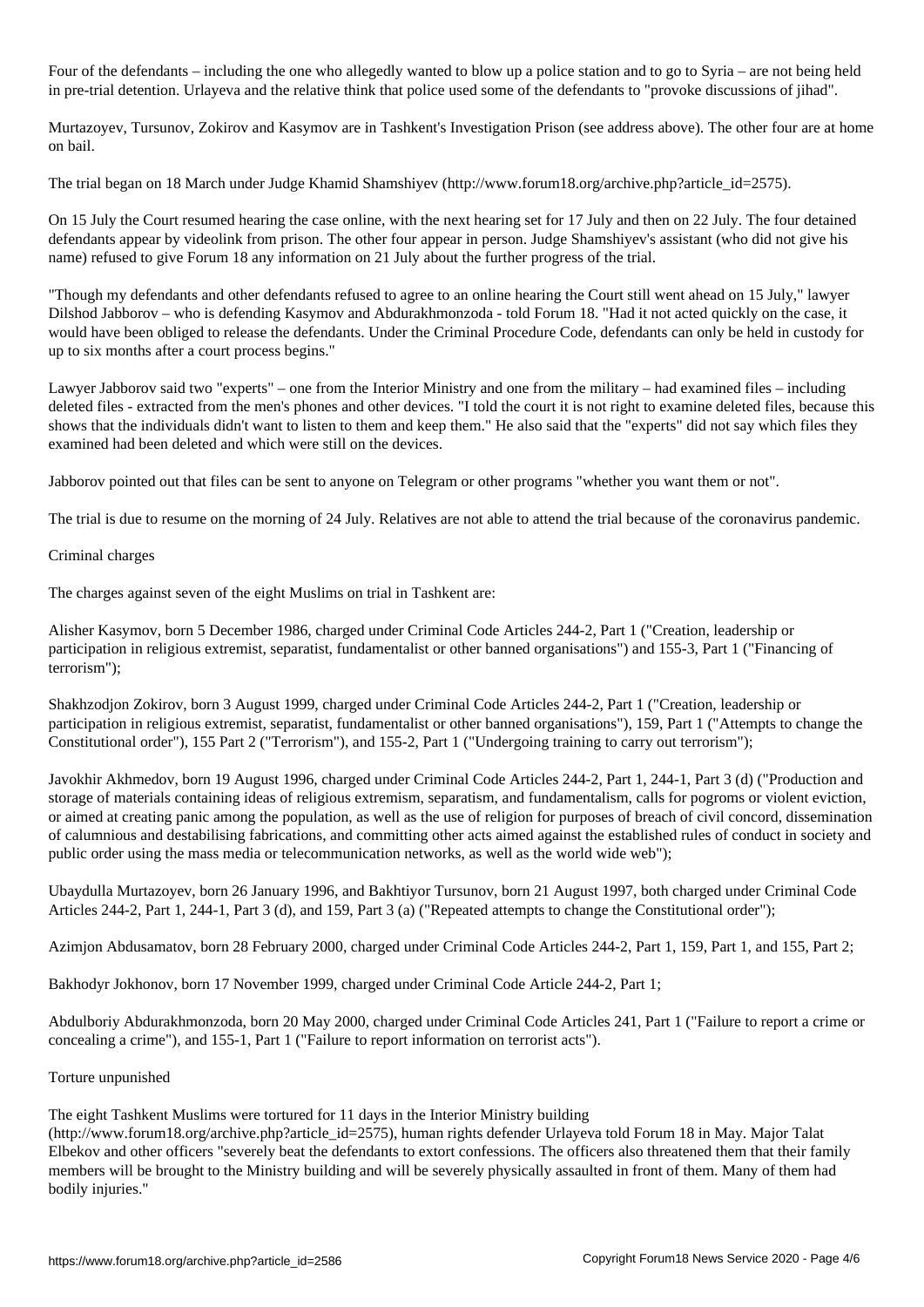will happen as the actions of the investigators were lawful  $\omega$  . (http://www.forumlar.org/archive.php?article\_id=2575)

In 2018 police officer Ravshan Sobirov, who tortured Jehovah's Witness Anvar Tajiyev and made death threats against him, was not arrested and prosecuted for torture as Uzbekistan's international human rights obligations require (http://www.forum18.org/archive.php?article\_id=2374). Tajiyev lost hearing in one ear and still suffers headaches. Many complaints to the President, national and local Prosecutor's Offices have led to no arrests or prosecutions.

Similarly, in Urgench and Namangan Regions, the houses of Protestants were raided and searched illegally without warrants. Police also pressured individuals to sign fabricated statements made up by police (http://www.forum18.org/archive.php?article\_id=2445). "Investigations" in both places in 2019 found no police wrongdoing. Instead, church members faced threats of punitive measures.

Karakalpakstan doctor under house arrest – trial to follow?

On 31 March, Dr Alimardon Sultonov, a trauma surgeon at Ellikkala Central State Hospital in the north-western Karakalpakstan Region, called the local medical emergency service to ask whether there were any coronavirus cases in Karakalpakstan. Five officials then came to the hospital to question Dr Sultonov, who is known for publicly discussing Muslims' freedom of religion and belief (http://www.forum18.org/archive.php?article\_id=2564). They claimed to his colleagues they were checking enforcement of the coronavirus lockdown – despite the risks of coronavirus infection they exposed staff and patients to by coming to the hospital.

The officials questioned Dr Sultonov about whether he had any religious texts. He said he had Muslim texts on his computer, so officials confiscated it. A criminal case was then opened against him for allegedly spreading false information on lockdown measures (http://www.forum18.org/archive.php?article\_id=2564) under the new Criminal Code Article 244-5 ("Dissemination of knowingly false information about an infectious disease"). This Article was added to the Criminal Code on 26 March 2020 following the outbreak of the coronavirus pandemic.

"Those who wear a beard are terrorists", Interior Ministry officials claim

Interior Ministry Investigators Gafur Saliyev and Nemat (who did not give his last name) questioned Dr Sultonov on 22 June in the criminal case opened against him. "The Investigators insulted me for wearing a beard. Those who wear a beard are terrorists, they told me," he told Forum 18 on 17 July.

Ellikala District Police arrested Dr Sultonov on 26 June. The following day, Ellikala District Court ordered him held in pre-trial detention. On 29 June, after Dr Sultonov had been held for three days, Ellikala Prosecutor's Office asked the District Court to change his detention to house arrest. Dr Sultonov remains under house arrest and unable to continue his work for hospital patients as a trauma surgeon.

The decision to transfer Dr Sultonov to house arrest "may be because my case was covered in the press", he told Forum 18. "However, strangely enough, the court did not indicate the end date for my house arrest."

Investigators have also brought new charges against Dr Sultonov, in addition to the existing charges under Criminal Code Article 244-5, Part 2 ("Dissemination of knowingly false information about an infectious disease in the media or on the internet") and Article 155-2, Part 2 ("Recruitment of individuals for the purpose of undergoing training for carrying out terrorist activity or for the purpose of going abroad through the territory of Uzbekistan to participate in terrorist activity") (http://www.forum18.org/archive.php?article\_id=2564).

Charges were added under Criminal Code Article 244-3 ("Illegal production, storage, import or distribution of religious literature") and Article 158, Part 3 ("Public insult or slander of the President").

The criminal charges are listed in the Prosecutor's Office motion from 27 June to the Court requesting his house arrest. The Prosecutor's Office's reason for asking for house arrest is the situation with the Covid-19 pandemic.

Investigator Saliyev's phone went unanswered each time Forum 18 called on 22 July. The man who answered Investigator Nemat's phone the same day said it was a wrong number. Ellikala District Police told Forum 18 the same day that the head of the Criminal Investigation Department, Umar Miriyev, was not in the office and that no one else could answer Forum 18's questions. (END)

Full reports on freedom of thought, conscience and belief in Uzbekistan (http://www.forum18.org/archive.php?query=&religion=all&country=33)

For more background, see Forum 18's Uzbekistan religious freedom survey (http://www.forum18.org/archive.php?article\_id=2314)